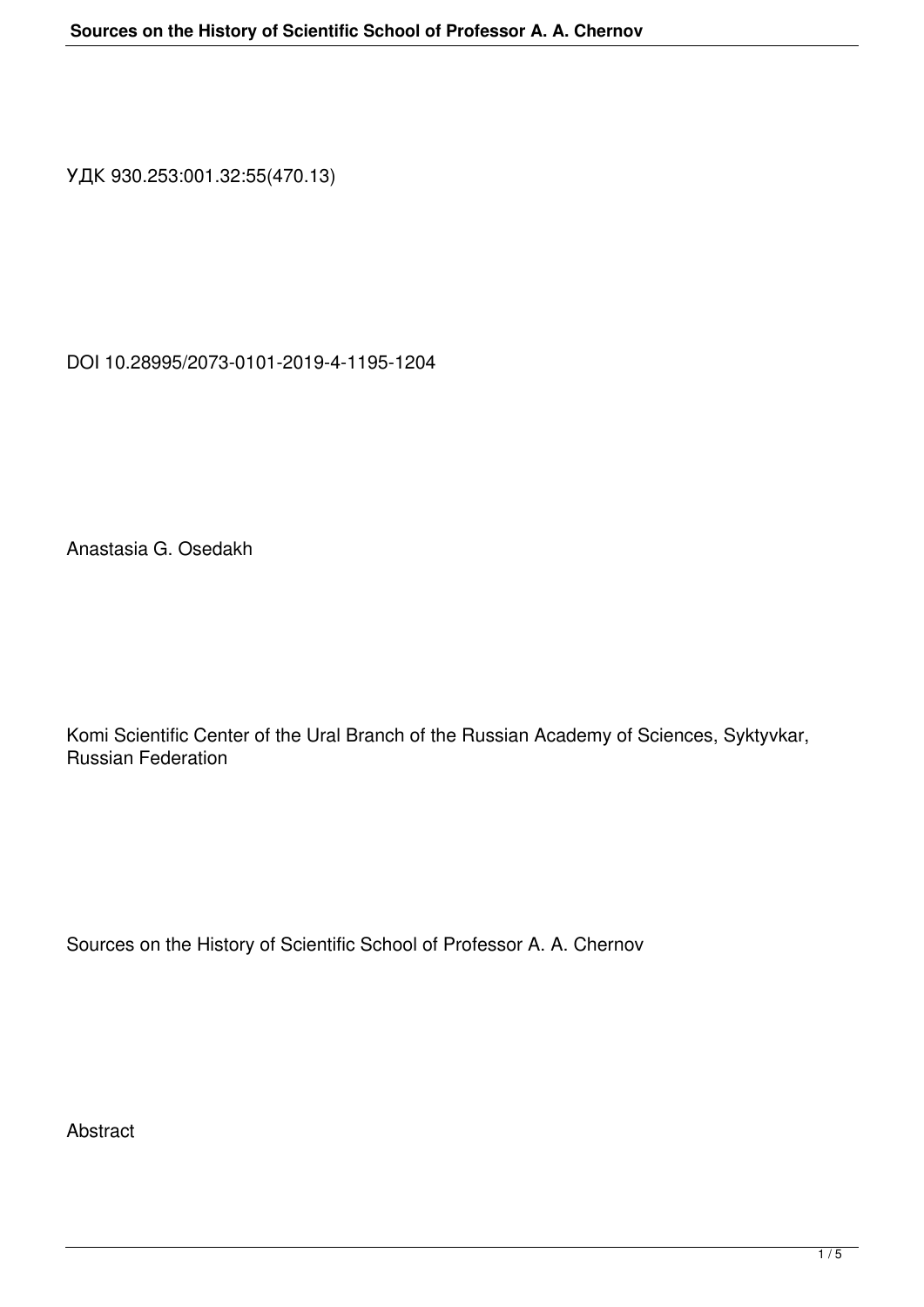The article presents an overview of archival documents on the Soviet geologist, paleontologist, and researcher of the European Northeast of Russia A. A. Chernov (1877–1963) and his activities as leader of the scientific school. It attempts to identify sources and assess their information value for studying history of his scientific school. The formation of Chernov's scientific school coincided with the beginning of intensive scientific development of the European Northeast of Russia and institutionalization of science. Its foundations were laid while A. A. Chernov lectured at the Higher Women's Courses in Moscow in the 1910s. His school of researchers crystallized when he worked in the Komi branch of the USSR Academy of Sciences (1944–1963). The author has identified and analyzed documents from the fonds of the Russian State Archive of Economy, the National Archive of the Komi Republic, and the Scientific Archive of the Komi Scientific Center of the Ural Branch of the Russian Academy of Sciences. The personal provenance fond of A. A. Chernov's and those of his students have been studied. The author offers the following grouping of documents: research documents; documents on the teaching activities of A. A. Chernov; record keeping documents; epistolary complex, including personal and business correspondence of the scientist. These documents contain information on research and teaching and social activities of A. A. Chernov, as well as his creative contacts. Sources reveal aspects of formation and development of the scientific school. It is possible to determine the personal composition of the school (V. A. Varsanofieva, T. A. Dobrolyubova, A. I. Eliseev, A. I. Pershina, D. M. Rauzer-Chernousova, M. V. Fishman, V. I. Chalyshev, M. I. Shulga-Nesterenko and others), its research topics, achievements, and contribution to the national science. Activities of Chernov and his students resulted in exploration of coal, oil, gas, and other mineral deposits, as well as in creation of the Komi Institute of Geology, a branch of the Academy of Sciences of the USSR, which has been successfully operating since 1958. The revealed archival documents en bloc allow to present an overall picture of the source base of the research.

Keywords

Sources, personal provenance fond, A. A. Chernov, scientific school, geological study, archive, Komi Scientific Center, the North of European Russia.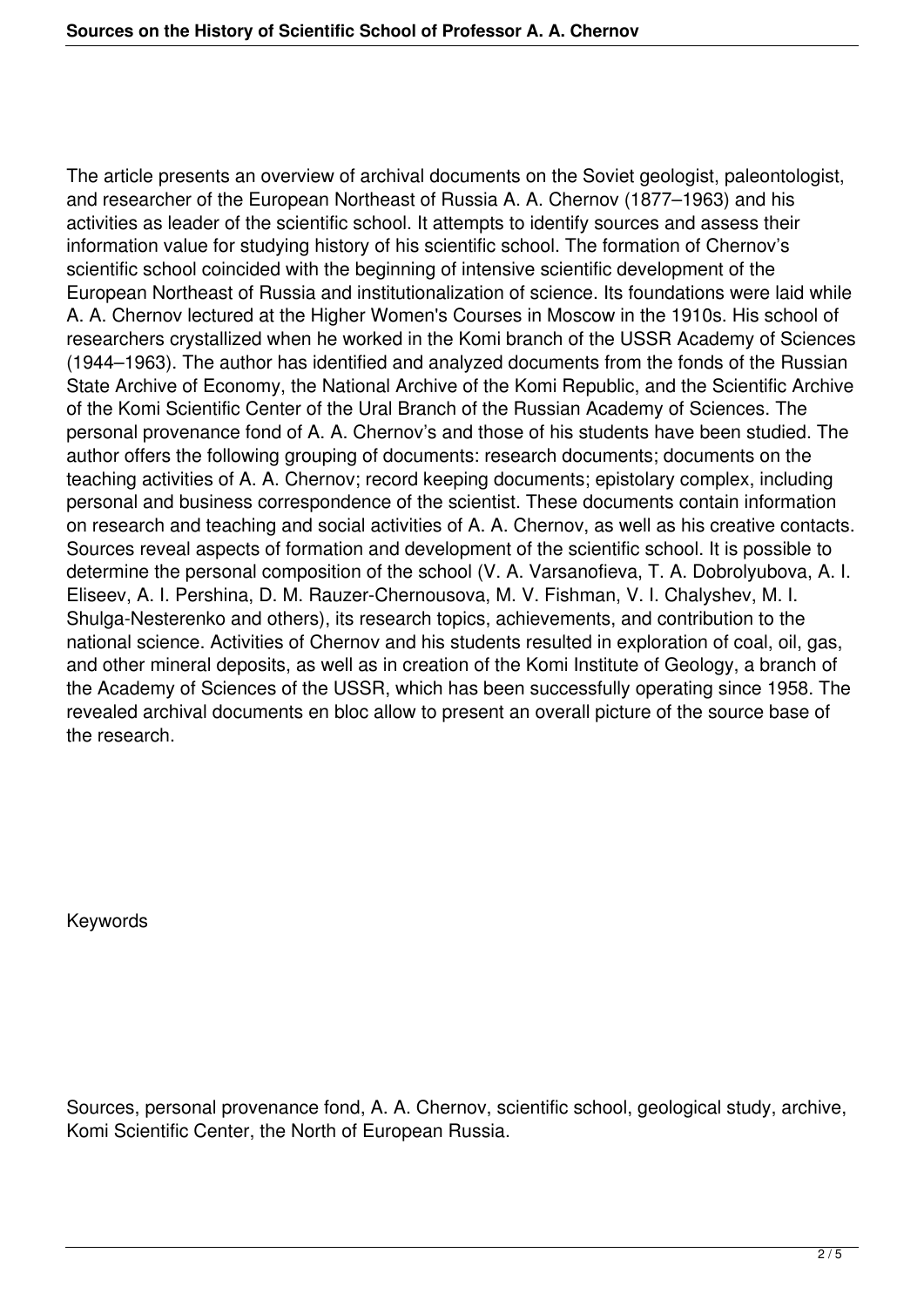Download the article: osedakh doi

**References** 

Aleksandr Aleksandrovich Chernov [Alexander Alexandrovich Chernov. In Russ.]. St. Petersburg, Nauka publ., 1995, 255 p.

BARSKAYA, V. F. Rol' A. A. Chernova, V. A. Varsanof'evoi i ikh shkoly v izuchenii Pechorskogo kraya [Role of A.A. Chernov, V.A. Varsanofyeva, and their school in studying of the Pechora region. In Russ.]. IN: Byulleten' MOIP. Otdel Geologicheskii, 1980, vol. 55, no. 4, pp. 114–122.

BROVINA, A. A. Akademiya nauk SSSR i industrial'naya modernizatsiya strany: istoricheskii opyt osvoeniya priarkticheskikh territorii Rossii (1920-1930-e gg.) [The Academy of Sciences of the USSR and the industrial modernization of the country: Historical experience in the development of the Arctic territories of Russia (1920s-1930s). In Russ.]. IN: Genesis: istoricheskie issledovaniya, 2018, no. 7. pp. 57–65. DOI: 10.25136/2409-868X.2018.7.26605

ELISEEV, A. I. Professor Aleksandr Aleksandrovich Chernov [Professor Alexander Alexandrovich Chernov. In Russ.]. Syktyvkar, 2002, 60 p.

KUZ'KOKOVA, N. N. Stareishii issledovatel' Severa [The oldest researcher of the North. In Russ.]. IN: Byulleten' MOIP. Otdel Geologicheskii, 1953, vol. 28, no. 1, pp. 69–75.

MIRSKAYA, E. Z. Nauchnye shkoly: istoriya, problemy i perspektivy [Scientific schools: History, problems, and prospects. In Russ.]. IN: Naukovedenie i novye tendentsii v razvitii rossiiskoi nauki [Science studies and new trends in the development of Russian science. In Russ.].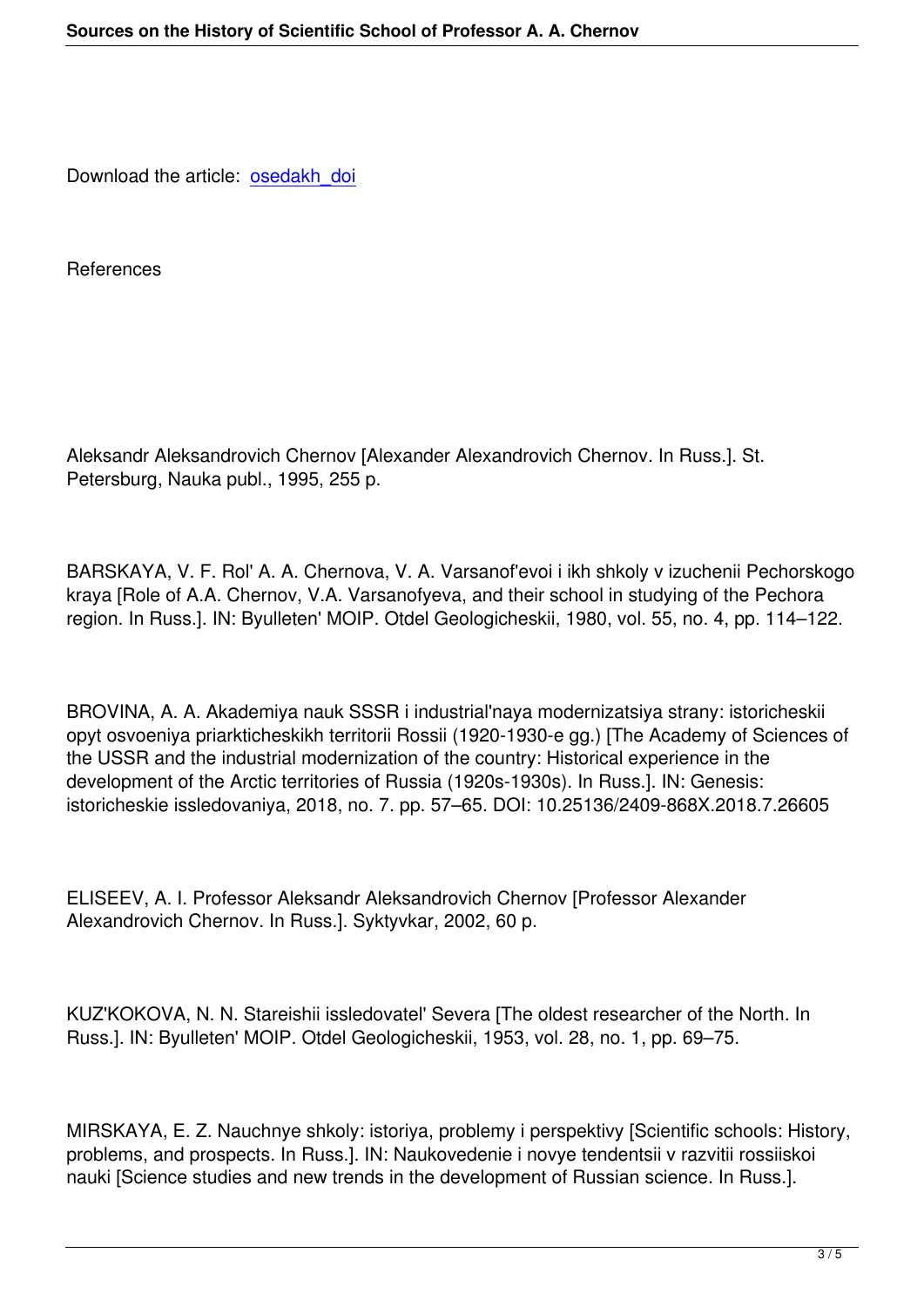Moscow, Logos publ., 2005, pp. 244–265.

Shkoly v nauke [Schools of science. In Russ.]. Moscow, Nauka publ., 1977, 523 p.

About author

Osedakh Anastasiia Grigorievna, Komi Scientific Center of the Ural Branch of the Russian Academy of Sciences, department of humanitarian interdisciplinary research, junior researcher, post-graduate student, Russian Federation, +7-912-117-52-60, nastya\_osedah@mail.ru

Submitted 29.01.2019, published (for citation):

OSEDAKH, A. G. Istochniki po istorii nauchnoi shkoly professora A. A. Chernova [Sources on the History of Scientific School of Professor A. A. Chernov. In Russ.]. IN: Vestnik arhivista / Herald of an Archivist, 2019, no. 4, pp. 1195-1204. doi 10.28995/2073-0101-2019-4-1195-1204